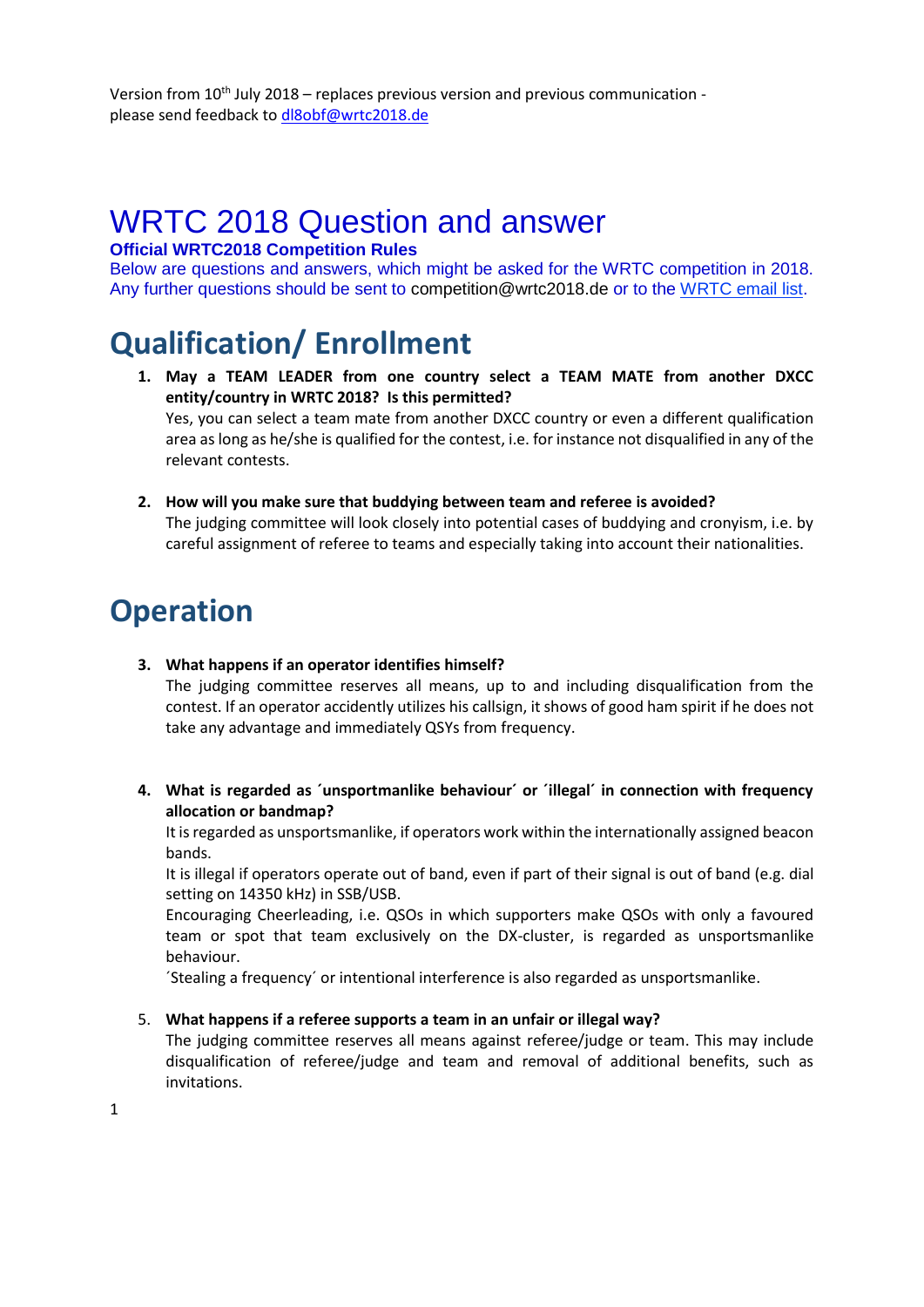#### **6. You have provided bandplans. What is the intention?**

Bandplans are part of ham radio regulations in Germany. Contest free segments should be obeyed.

IARU region 1 bandplan is a recommendation for contest operation. For example, your own "calling CQ contest" should take place preferable in the frequency segments which are indicated as "contest preferred" in the IARU Region 1 band plan.

#### **7. In addition to bandplans, can you provide a list of acceptable frequencies?**

Yes, we can. **80 Meters**

CW operation between 3500 and 3600.

Note: CQing between 3500 and 3510 is normal operating practice by R1 stations during international contest events and will be considered acceptable for WRTC as well. During German Greyline there should be a priority for intercontinental operation.

SSB operation between 3600 and 3800. Split frequency operation is permitted, i.e. stations can receive above 3800. Transmission above 3800 is not allowed and may result in disqualification. During German Greyline there should be priority for intercontinental operation between 3775 - 3800.

#### **40 Meters**

CW operation between 7000 and 7100.

SSB operation between 7050 and 7200. Split frequency operation is permitted, i.e. stations can receive above 7200. Transmission above 7200 is not allowed and may result in disqualification

#### **20, 15 and 10 Meters**

CW operation 14000 - 14099, 21000 - 21149, 28000 - 28190

SSB operation 14112 - 14350, 21151 - 21450, 28225 – 29300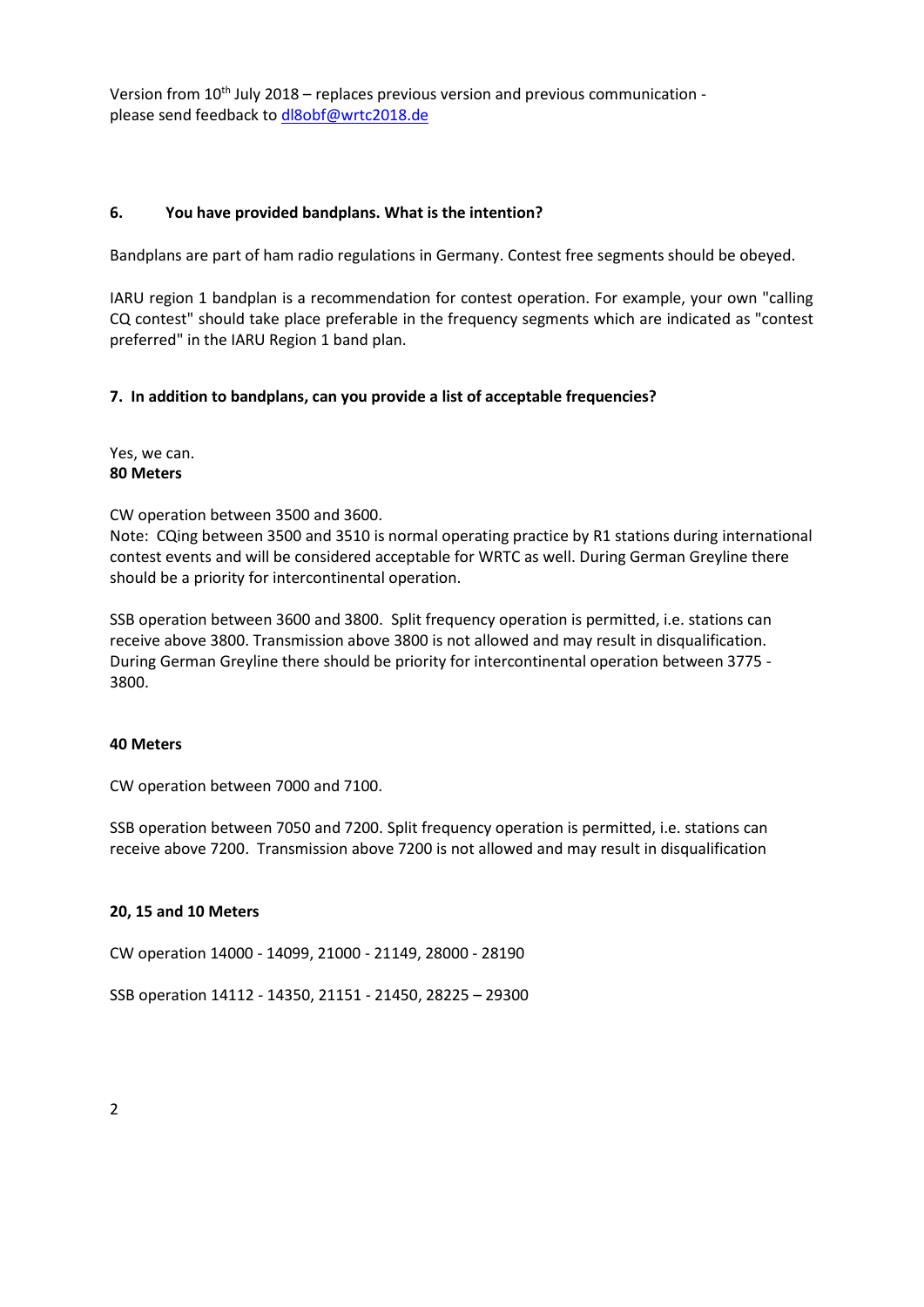## **8. What happens if stations operate outside of the accepted frequencies, e.g. operate CW in SSB segments or vice-versa?**

This is not accepted. CW is only accepted in the CW segments (from the accepted frequency list above), SSB is only allowed in the SSB segments from that list.

## **9. How often should I identify myself with my callsign?**

German regulations ask for the own callsign in every QSO. Your callsign should be clear to someone listening to your operation and it is not a good practice to rely on DX-Clusters or other means to identify yourself. Unsportsmanlike behaviour might result in penalties, up to and including disqualification.

## 10. **In SSB: Is it required to use the phonetic table (Alpha, Bravo, Charlie) or can callsigns be spelled in plain letters e.g. W1AW instead of Whisky One Alpha Whisky?**

You may use plain letters in SSB (e.g. W1AW) or phonetic table (e.g. Whisky 1 Alpha Whiskey). Any other form that might identify the team is not allowed (e.g. Whilhem Eins Anton Wilhelm).

## 11. **Is it required to call CQ or can we call also "test de ..."?**

You can call CQ any way you like, as long as it is a commonly accepted way to call CQ and is not used to identify yourself. "Test de" is OK.

## 12. **I understand that the super check partial (SCP) database is not allowed for the WRTC competition. In Russia or Boston, this same rule was implemented but they allowed a filled database for use with headquarter exchanges. Will this be allowed?**

Yes, you may have HQ exchange information filled automatically, or manually. You may have it available on paper or in a database. The paper or the database with the exchange information may be prepared before the contest.

The CALL SIGNS may NOT automatically appear in the entry field. You must enter them manually. However, just as with zone information the software can provide the HQ exchange information automatically.

Please see also Q47 on the recommended way of logging exchanges.

## **13. Rule 12.5 prohibits the use of callsign databases. Is a cty.dat (including prefix and countryinformation) allowed?**

Yes, the typical cty.dat – with the intention to identify the country information of a callsign – can be used. The CTY.DAT can contain prefix and country information. The CTY.DAT can include ITU Zone information, which is then typically shown to the OP in the logging program.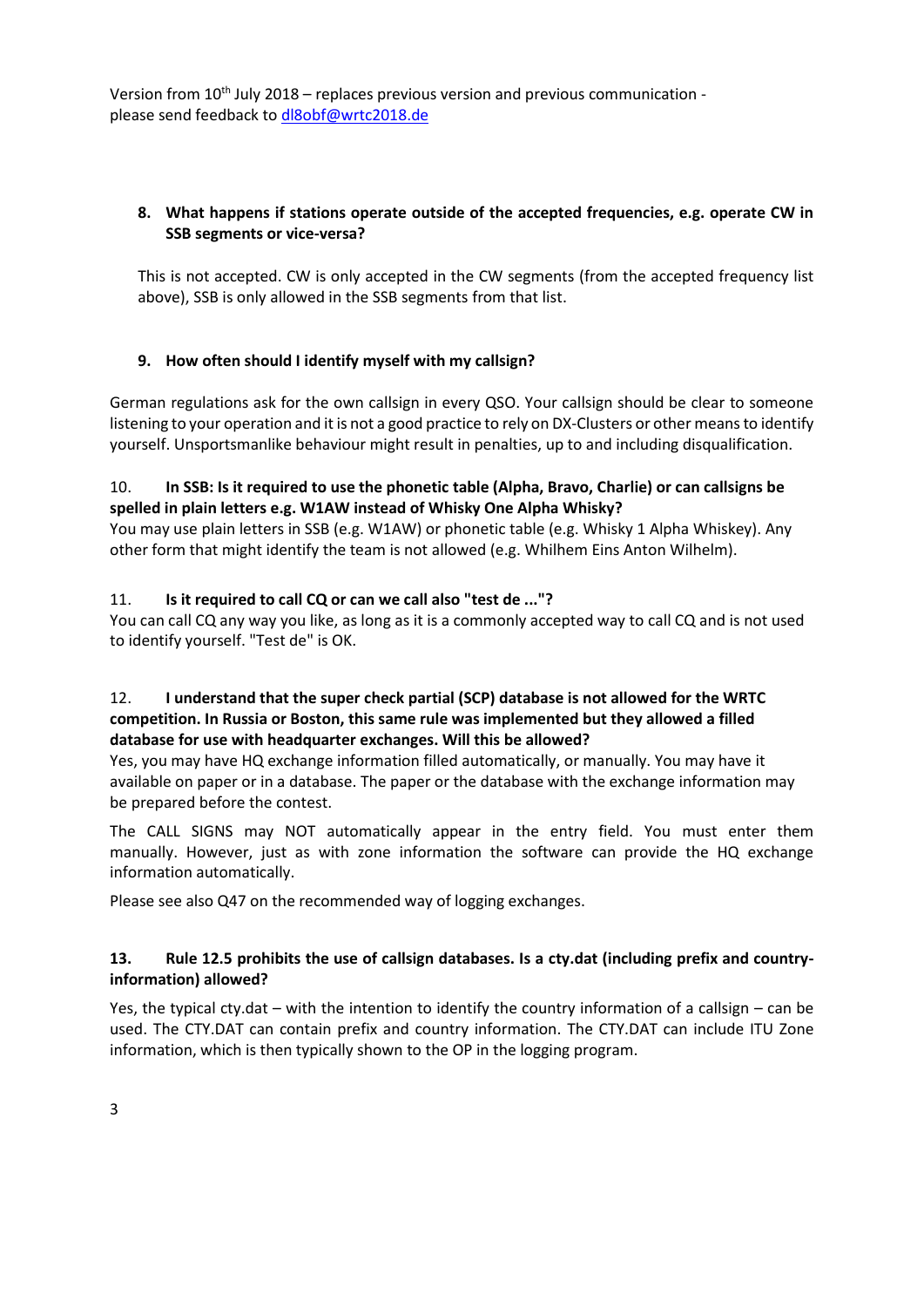## **14. What is meant by "time period" in this rule 16.2.4.? If Radio A is on 15M SSB, Radio B is not allowed on 15M SSB or 15M CW during the same time period.**

Both radios cannot "flip flop" between bands. If Radio A makes a contact on 15M, Radio B cannot make a contact on 15M until radio A makes a QSO on another band.

|               | Not allowed! Radio A must change bands now. |      |       |          |
|---------------|---------------------------------------------|------|-------|----------|
| <b>RadioA</b> | 2309z                                       | QSO: | 21009 | <<<<<<<< |
| RadioB        | 2308z                                       | QSO: |       | 21250    |
| RadioA        | 2307z                                       | QSO: |       | 21008    |
| RadioB        | 2306z                                       | QSO: |       | 14250    |
| RadioA        | 2305z                                       | QSO: |       | 21007    |
| Example:      |                                             |      |       |          |

This rule is also valid if Radio A or Radio B operate in an intermitted fashion on different bands, e.g. single op uses two VFOs (SO2V).

## **15. Is it permitted for Radio B to go the same band as Radio A to work multipliers while Radio A is running (assume they are interlocked so there is only one signal transmitted at a time)?**

No, you cannot transmit on the same band as the other radio. If Radio B makes a QSO on the same band as Radio A, the next QSO on that band must be made by Radio B. Radio A must go to another band, or not transmit. Additionally, they may not share the same antenna. (No alternate CQing etc. on same band with same antenna.)

## **16: Is it permitted for Radio B to go the Radio A band just to tune around and fill up the band map on that band?**

Yes, Radio B can listen anywhere at any time. However, it cannot use the same antenna as Radio A (no splitting of RX line). For this competition, the Tribander is considered as 3 separate antennas for 10/15/20 Meters. Radio B may also listen to the audio of Radio A if desired.

## **17: I understand, that rule 16.2.4. requires each radio to operate on a different band. Is it OK for Radio A to be on 15m and using 2nd VFO to work guys on 20m, while Radio B is on 40m and work guys on 80m using the 2nd VFO of Radio B?**

Yes, this is allowed and it is not a violation of rule 16.2.4. as it basically is a fast and frequent band change. Both radios do not share the same band and do not flip-flop between band.

Of course only one receiver is allowed per radio, thus SO2V is allowed but not SO2R.

#### **18: Do Maritime Mobile stations count for multipliers?**

4 Maritime Mobile stations can be worked for QSO credit, but do not count for Multipliers.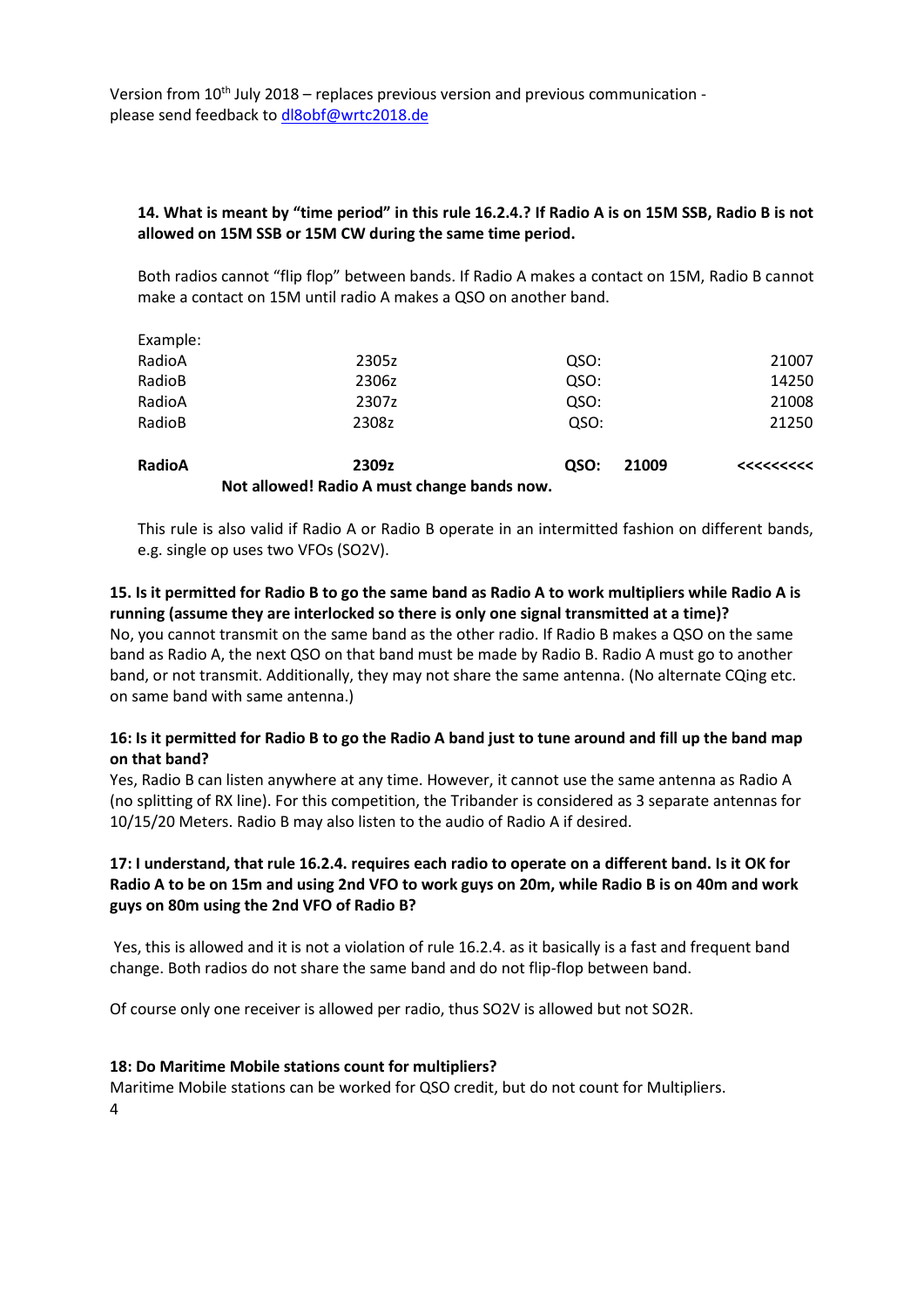#### **19: Can I smoke in the tent during the contest?**

No. The tent may catch fire or be damaged. Many of the sites are in areas with a lot of grass and smoking materials could cause a fire. Smoking is generally prohibited in the tent, the restricted area around the tent, and in the toilet. This smoking ban applies to all persons in the restricted area, including referee and participants.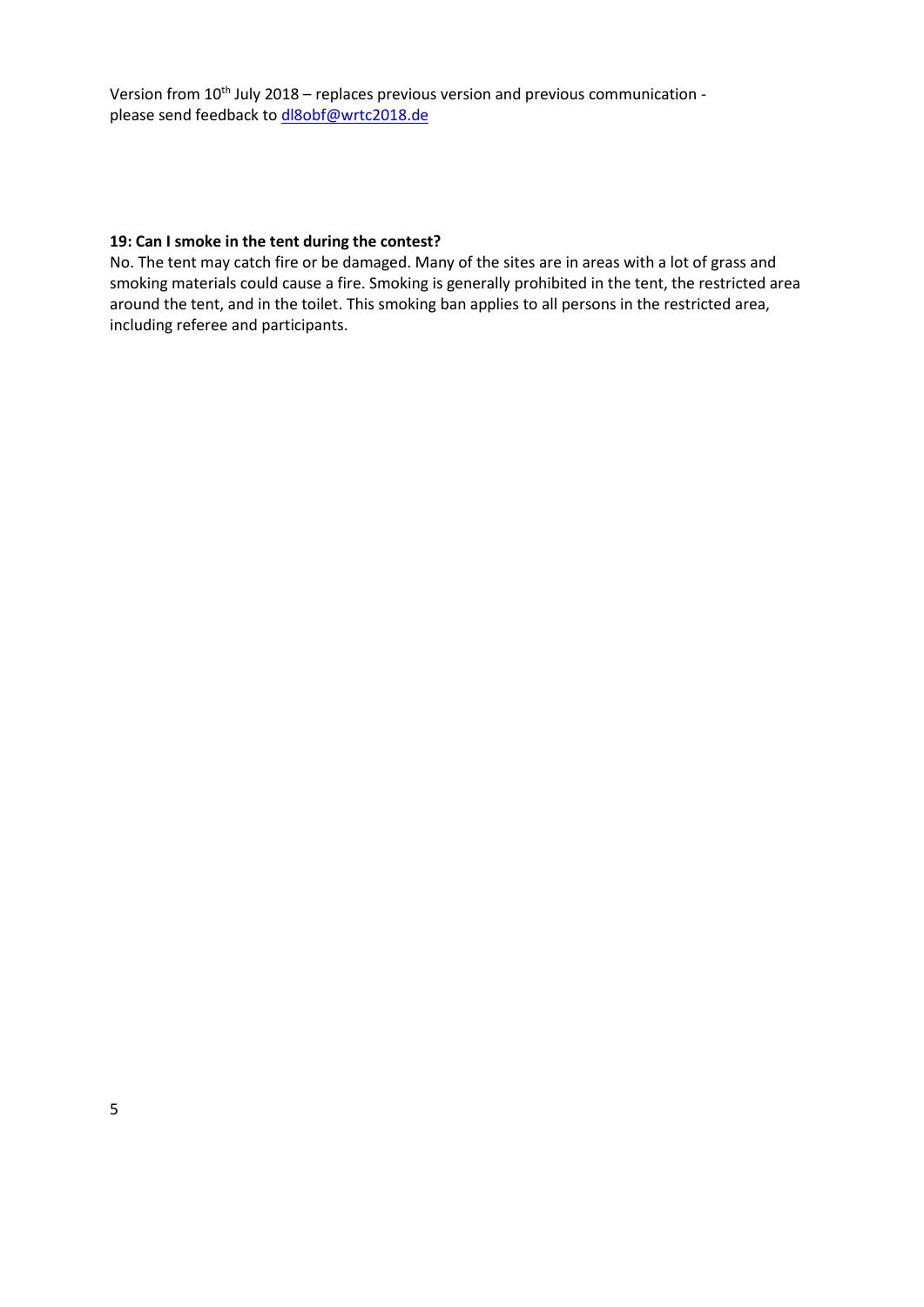#### **20. Can I use another bandscope for monitoring a different band, with muted audio?**

No, the bandscope may only operate on the current operating band of radio A or B. The current operating band is the band of the active VFO

#### **21. Can we use VFO A or B at any time?**

Yes, you can use VFO A or B or other ´stored frequencies´ any time. Of course a second receiver is not allowed, even when using different VFOs. All signals need to pass the power-monitor in case of SO2V-operation.

Frequencies must be stored during the contest and may not be derived out of databases. That means that a database with frequencies of the HQ-stations is illegal.

#### **22. Some logging programs have the possibility to combine bandmap and bandscope (=waterfall). For example N1MM+ provides this combination as ´spectrum display window´. Is this allowed? Can I control the radio using this Bandmap/Bandscope?**

Yes, bandmap and waterfall can be combined and show callsigns. This assumes that all data (i.e. callsigns) has been typed by the operator. No automatic generation of callsigns is allowed.

## **23. Some radios or logging programs have integrated code reader. Is it OK to have those (or some other program for that matter) enabled to decode the passband?**

No, you cannot decode the passband using a CW reader. If the radio or your software has this feature, it must be disabled.

#### **24. Can we watch the scoreboard on our computers or smartphones?**

No. Teams must not receive any information about the scoreboard from computers or other people at the site.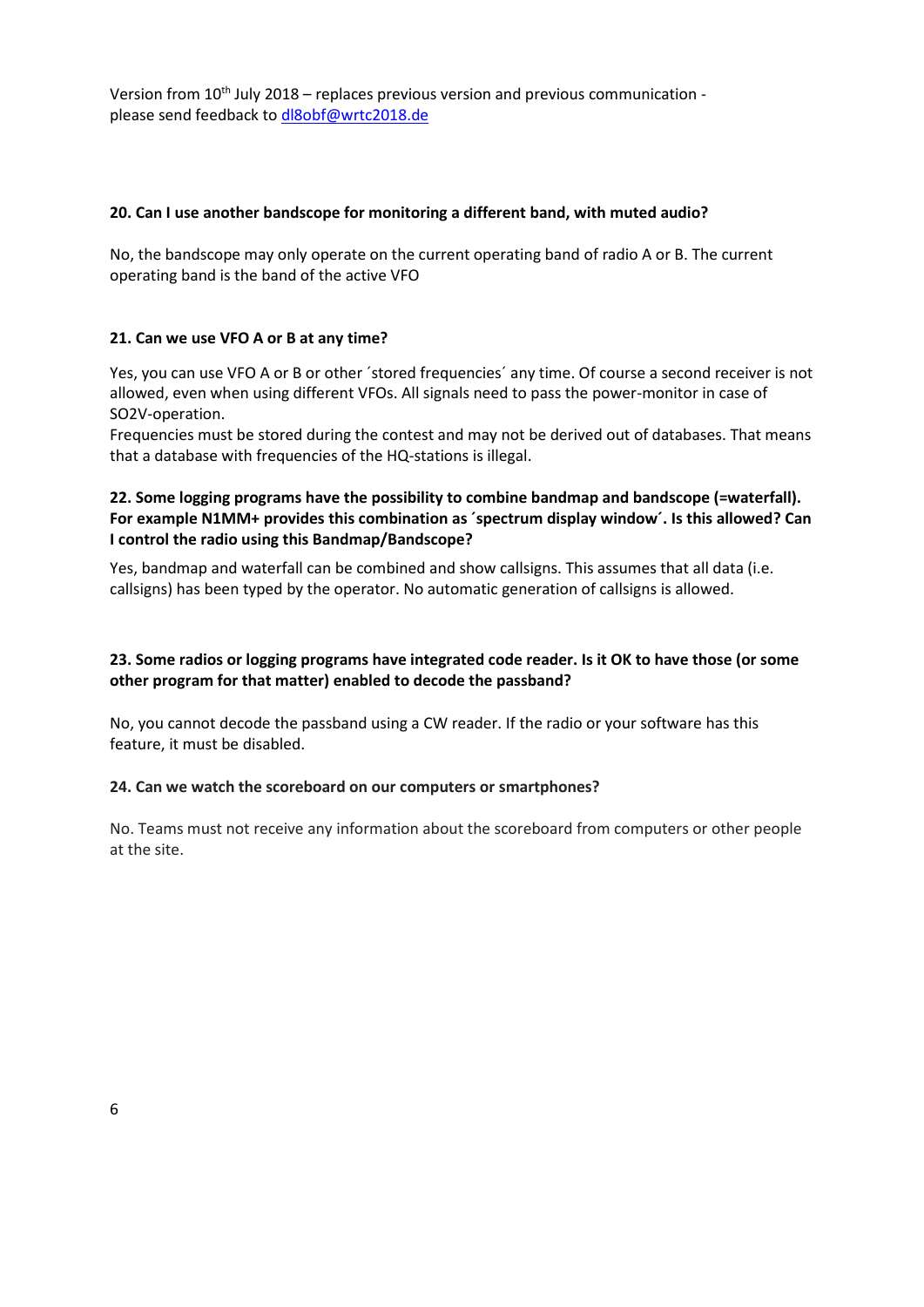**25. Can I call or text my friends to tell them my callsign so they can find me easier and work me?** No. Teams are not allowed any kind of communication with anyone starting 15 minutes before the contest starts. Referees will ask you for your cellphone before they give you your callsign. The phones must be switched completely off. If we discover that you have used any mode of communication besides HF CW and SSB during the contest, you will be disqualified.

**26: Can I bring a cellular device with a Wi-Fi hotspot to connect to the Internet?** No.

**27. If I find a Wi-Fi or other wireless connection at the site, can I use it? Can I run a cable outside the tent to an Internet connection?** No.

**28. Can CWSkimmer be used in Blind/Contest mode (meaning no call sign decoding)?** No, as still some decoding takes place. Even if callsigns are not decoded there is other information derived from CW-signals, such as frequencies.

**29. Is it allowed to enter callsigns into the logging software, so that callsigns can be stored and appear in the check partial window? Is this a violation of rule 12.5 ? Both N1MM andFlex Software have the possibility to show the callsigns in bandmap or waterfall.**

Yes, this feature can be used and is not in violation of rule 12.5 as long as these calls are heard and decoded by the operator.

#### **30. What happens in case of cheerleading, e.g. resulting in excessive number of uniques?**

An excessive number of unique calls will result in deletion of suspicious QSOs.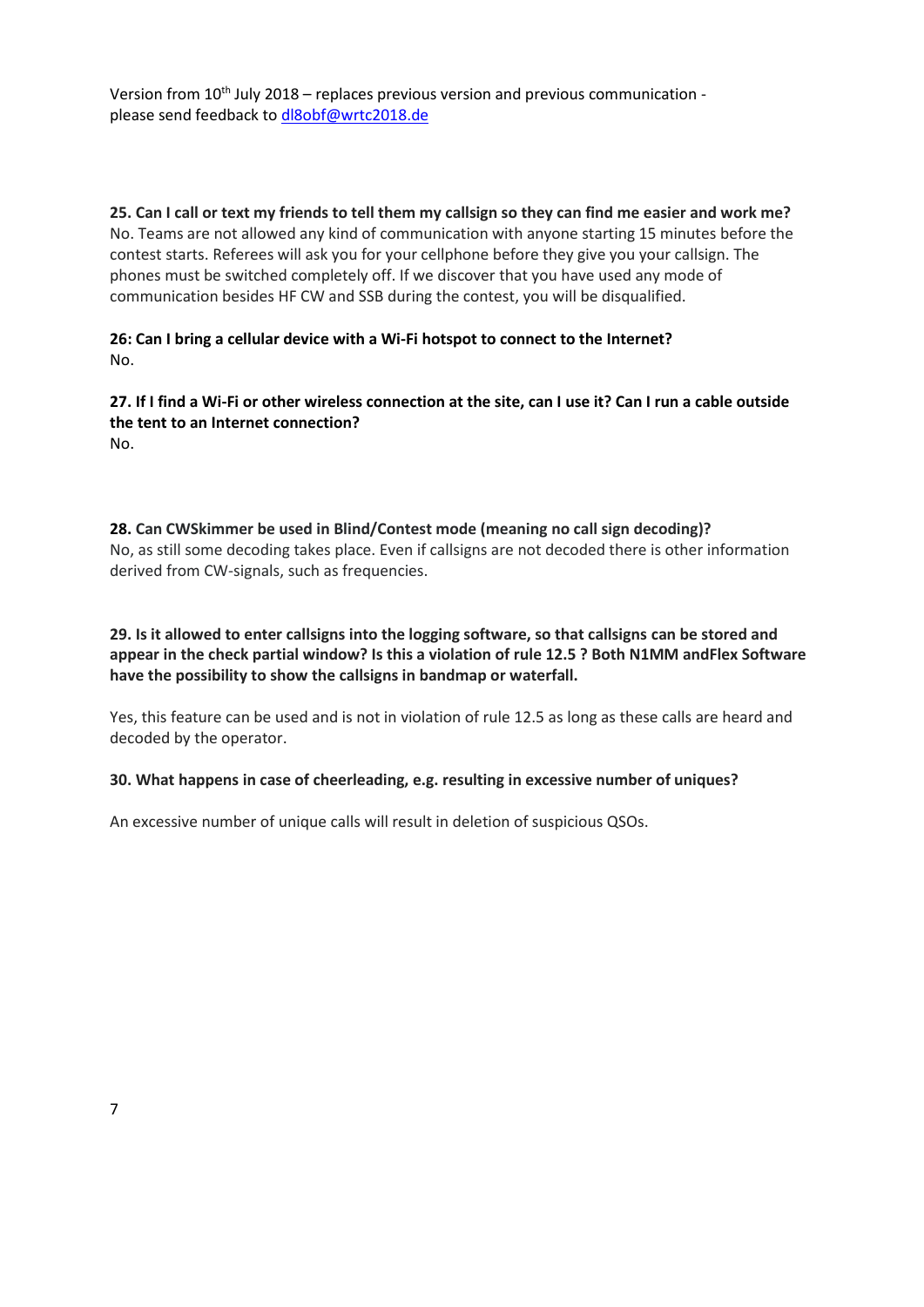## **Station Setup**

#### **31. Can you explain the paragraph on ´sharing antennas´ in more detail? Is the tribander considered the same antenna for sharing (triplexer)?**

Our intention is to allow a triplexer as in 2014 (Boston), i.e. you can share the triband-beam and use it for the two radios (different bands).

Rule 17.1.11 (not sharing the antenna) refers to sharing the antenna on the same band. Any hardware past the T/R-Relays, which shares the antenna with the other radio - and allows flip-flop operation on the same or on two different bands - is not allowed. These are the same rules as in 2014.

The Tribander – together with the Triplexer – to be used in the WRTC 2018 competition is looked upon as representing 3 (three) individual antennas. You can think of it as having 3 monobanders for 10/15/20 Meters. There are a total of 5 antennas for use between radios, one at a time for each radio.

#### **32: Will Duplex operation of a transceiver be allowed, i.e. simultaneous receive and transmit ?**

No, by the intentions of these rules a radio can either receive or transmit at a given time. Duplex operation is not permitted.

## **33. Rule 16.2.5 and 16.2.5.4. speak about ´suitable devices´ to display the spectrum. May a second PC per radio be used, e.g. solely for spectrum visualization? May the PC-Soundcard be connected to the Transceiver´s Audio output?**

Yes, an additional PC may be used for spectrum visualization and is regarded a suitable device. It can be connected to an audio-output or can be connected to an additional SDR. But it may only show current or past signal strength (spectrum, peak hold or waterfall). Other demodulation, analysis or decoding, e.g. for the purpose of content analysis, CW-decode, station identification, alarm generation, Skimmer, etc., is not allowed.

## **34. Rule 15.1. requests a file with stereo-signals but also suggests two different files. What is correct?**

Both is correct. You may either provide a stereo file (with audio of radio A and B on left and right channel). Alternatively you can provide us separate files for both radios. In any case it needs to be clear which audio belongs to which radio.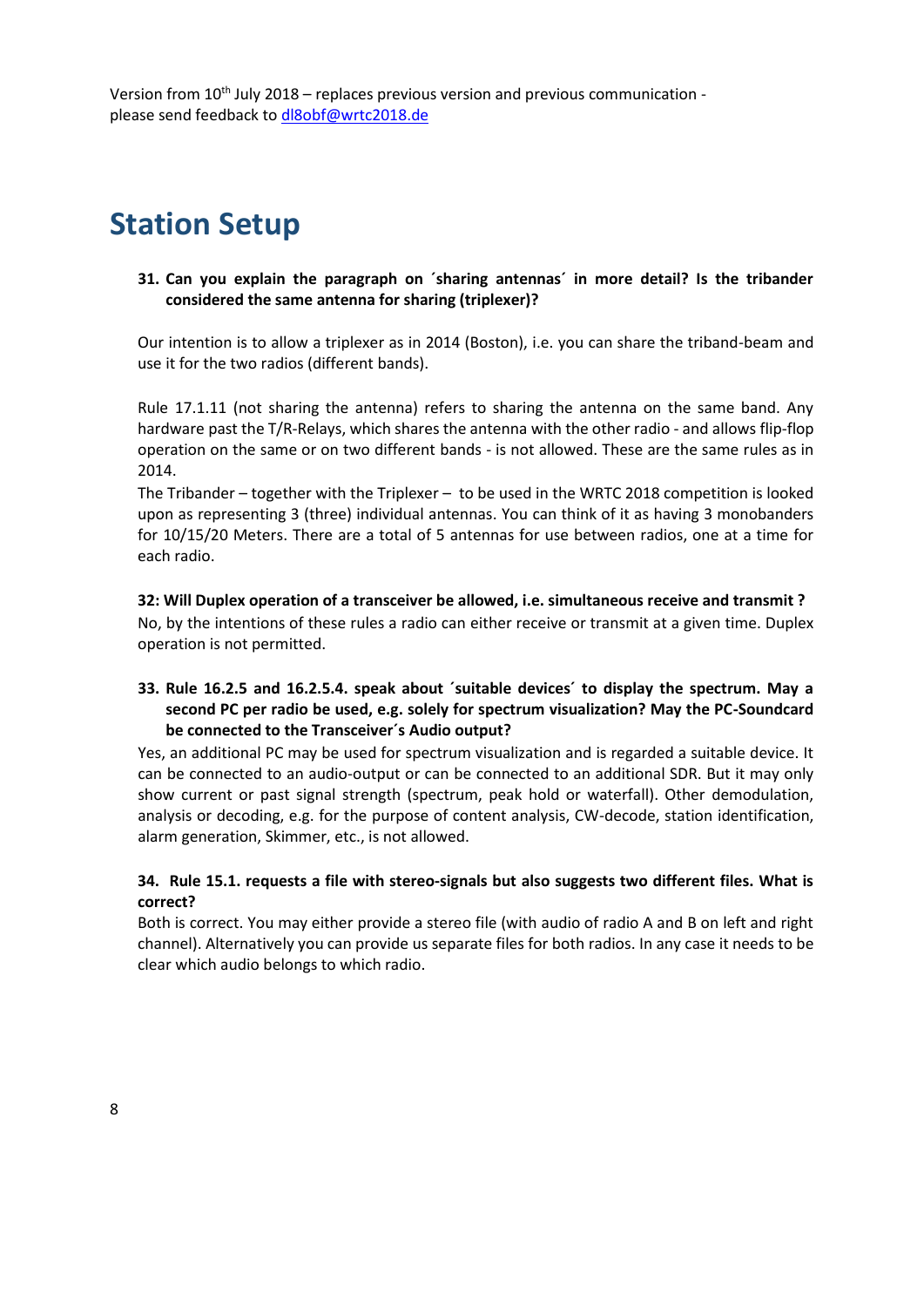#### **35. Some transceiver (e.g. Hilberling PT-8000) have the possibility to disable the subreceiver by disconnecting the receiver input. Is that a valid method to disable the second receiver?**

Yes, for subreceivers the rule 16.2.2. applies. The subreceiver needs to be clearly disabled. Removal of the antenna-connection for the subreceiver is satisfactory, as long as this connection cannot be easily restored.

## **36. What are the limitations to connect SDR-receivers for the scope-function? Can a separate SDR (such as the Perseus) be connected after the T/R-Relais of the transceiver?**

It is acceptable to utilize an additional SDR-receiver (such as the Perseus) for bandscope and/or waterfall, provided that they are solely used for spectrum visualization. SDR-receivers can either be connected after the T/R-relais of the transceiver or be connected to the IF-output. Additionally it is OK to use internal SDR-modules, e.g. if the transceiver has the capability to show the spectrum.

It is not acceptable to have an additional connection to the antenna or triplexer network. All transmit- and receive signals must pass through the provided power monitors.

## **37. Is it allowed to use a QRP TX and a 100W amp to achieve 100W or does it have to be an all in one transceiver? E.g., Elecraft KX3 + KXPA100**

Absolutely. Teams are allowed to bring any equipment they want or need to transmit 100W. The organizers will provide power monitors at the output of the transmitter or amp in this case. The only requirement is that you do not exceed the power limit. Any losses through bandpass filters, etc. must be accepted, since filtering must be connected between the power monitors and antennas.

## **38. Is it allowed to use a 200W transceiver (e.g. FT2000D or Hilberling PT8000A) to achieve 100W? E.g., operate the transceiver at lower drive.**

Absolutely. Teams are allowed to bring any equipment they want or need to transmit 100W. The organizers will provide power monitors at the output of the transmitter in this case. The only requirement is that you do not exceed the power limit. Any losses through bandpass filters, etc. must be accepted, since filtering must be connected between the power monitors and antennas.

## **39. May I use my home made 150W amplifier with enough room on all bands?**

Yes, you can use your homemade amplifier but actual output power needs to be limited to 100W. The actual transceiver needs to be commercially manufactured (rule 16.3.) but the amplifier can be home made.

#### **40. Can I use a Relais or T-Connector to split RF-Signals between Radio and Power-monitor?**

No, this is in violation of rule 16.2.1. as every transmission and reception must go through a single antenna connector of that Radio. But you may use signal-outputs (e.g. RX-out) of your radio if you like.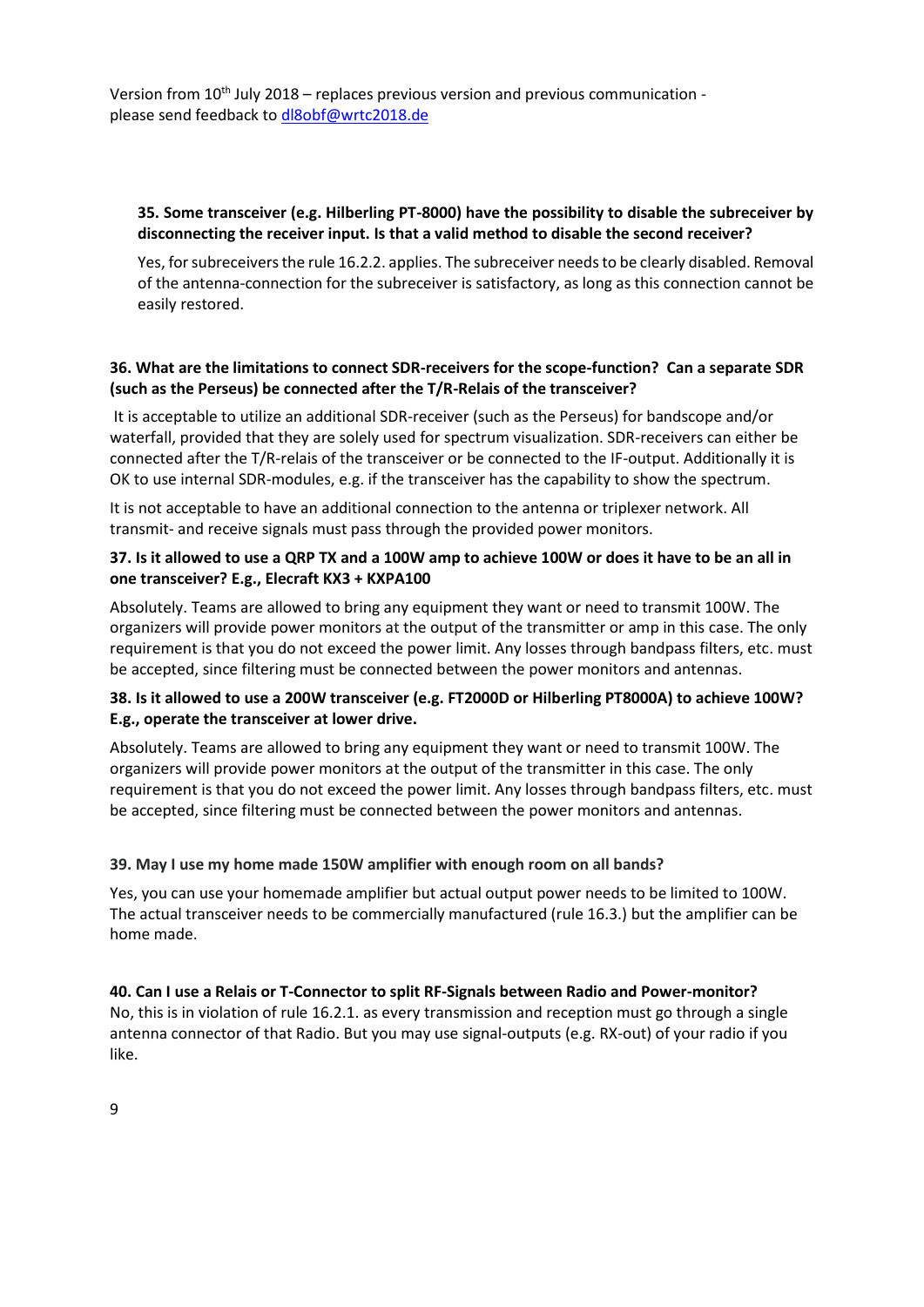## **41. Can I use an additional coax-line and run it to my SDR, so that I can use ´spare´ antennas or triplexer outputs for the SDR?**

No, this is in violation of rule 16.2.1. and rule 16.5.

#### **42. At which distance will the generator be located from the tent?**

We will locate the generator as far as possible, using 50m of cable.

#### **43. How many power cables will power the tent?**

We will use one cable and split inside the tent. We will split into two multi socket outlets with 6 sockets, each.

#### **44. Will the organizers provide AC mains filter? If not: Can we bring our own filters?**

Our measurements have shown that an additional AC power filter is not required. If you still want to bring your own filters: They are not allowed at the generator and must only be added in the wiring from the provided sockets to the loads/ transceiver.

## **45: Are we allowed to make modifications in the power supply, e.g. extend the cable, extend distances, have filters in the AC-lines or use different cables?**

No, in the interest of liability and equality between teams there are no modifications allowed between the generator and the power outlets. Teams can connect loads to the power sockets as they wish, as long as it follows common safety regulations.

**46. Is there a limitation w.r.t. PC monitors? Can we can use 2 monitors for each of the PC?** There is no direct limitation w.r.t. the number of monitors. But there is an indirect limitation due to power- and space limitations.

## **47. Can we use the IF output (e.g. of the Elecraft K3) to connect external SDRs ? The intention is to connect SDRs like Afedri, softrock, QS1R, and use the SDR as panadapter.**

Absolutely, the IF output of the transceiver can be used to connect an SDR-receiver.

## **48. In Moscow the organizers offered an external computer monitor to each team. Will those be available in Germany or should we bring our own?**

You can bring your own monitor or purchase locally.

Additionally there is an offer from our local sponsor ´Funktechnik Dathe´. You can order your PC monitor with them and receive it when you register at the HQ hotel on July 11th.

The WRTC 2018 Organizing Committee is not a party to this offer.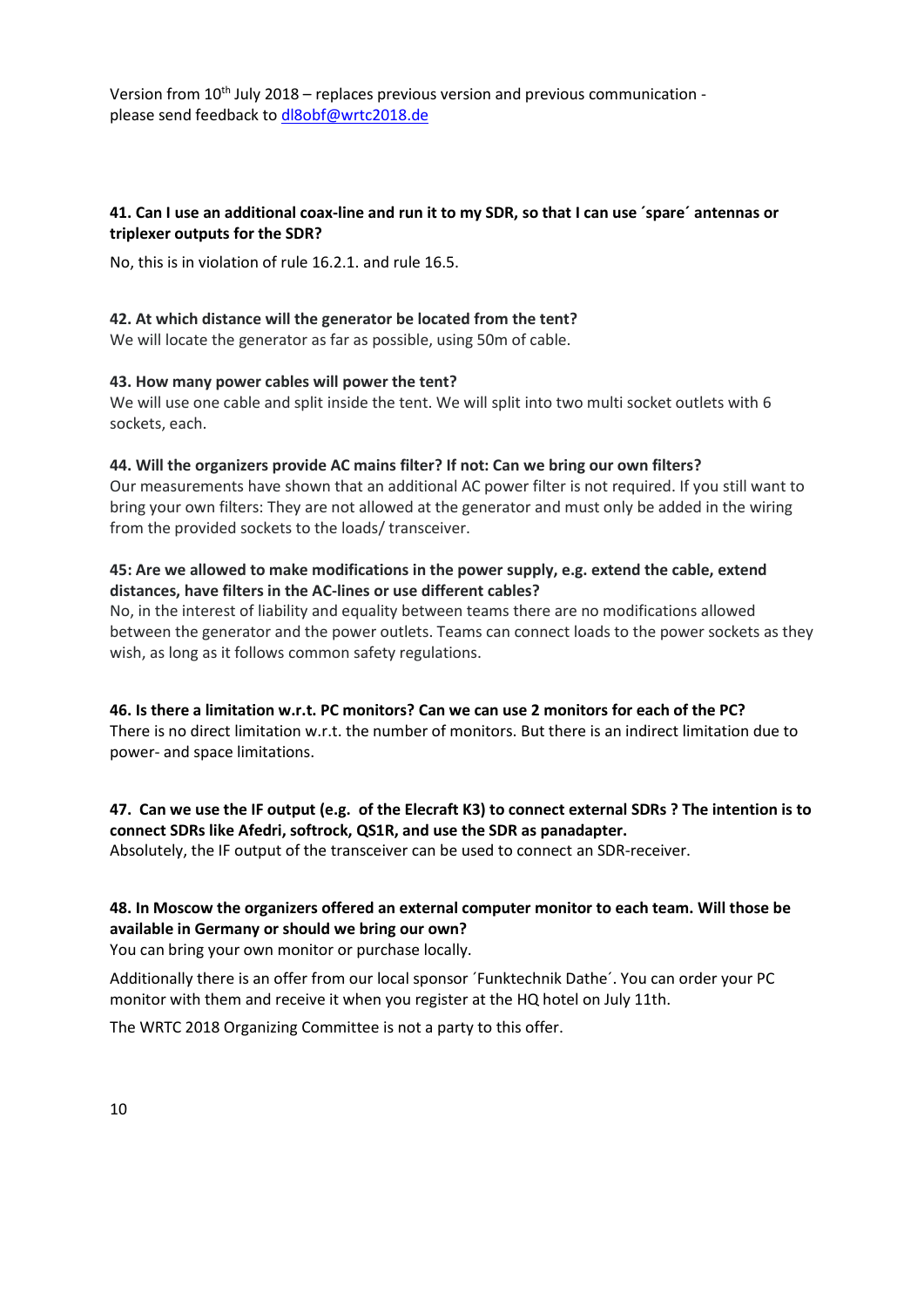## **49. Rule 16.6 says "... External antenna tuners are allowed for all antennas. These devices must be connected after the power detector." What about internal antenna tuners inside the transceiver? Are they allowed?**

Internal antenna tuners (in the transceiver) are allowed before the power detector.

## **50. Are control signals for the antenna switch allowed? For instance to control the Bandpassfilters or the antenna-switches.**

Absolutely, the bandswitches, bandpassfilters and impedance matching can either be controlled electronically or manually.

#### **51. If the referee likes to watch the logbook, is he allowed to connect his computer or display?**

There is no requirement to allow additional connections. But under mutual agreement the referee can add his equipment to the computers of the team.

## **52. Is it allowed to setup the backup-radio already before the contest? Intention is to minimize the time after a potential failure.**

If a radio fails and you want to replace the radio, you must request the permission of the referee. With that permission, you may install the backup radio into your station. Having a backup radio that is already setup in the station as a "hot standby" is not permitted.

#### **53. Can a dedicated SDR PC be networked with the main RTX/logging PCs ?**

Yes, the SDR PC can be networked. In this case it is the responsibility of the participants to organize or extend the network and assure compatibility with the remaining equipment, particularly the score collection computer (SCC). All other restrictions still apply. For instance, it is only OK if the SDR is not doing any receiving or processing on other than the current operating bands. The current operating band is the band of the active VFO.

#### **54. Can you provide info about the WRTC Ethernet switch (i.e. brand/model, number of ports)?**

We will use a standard Fast-Ethernet 5-Port-Switch from D-Link. The exact type is GO-SW-5E.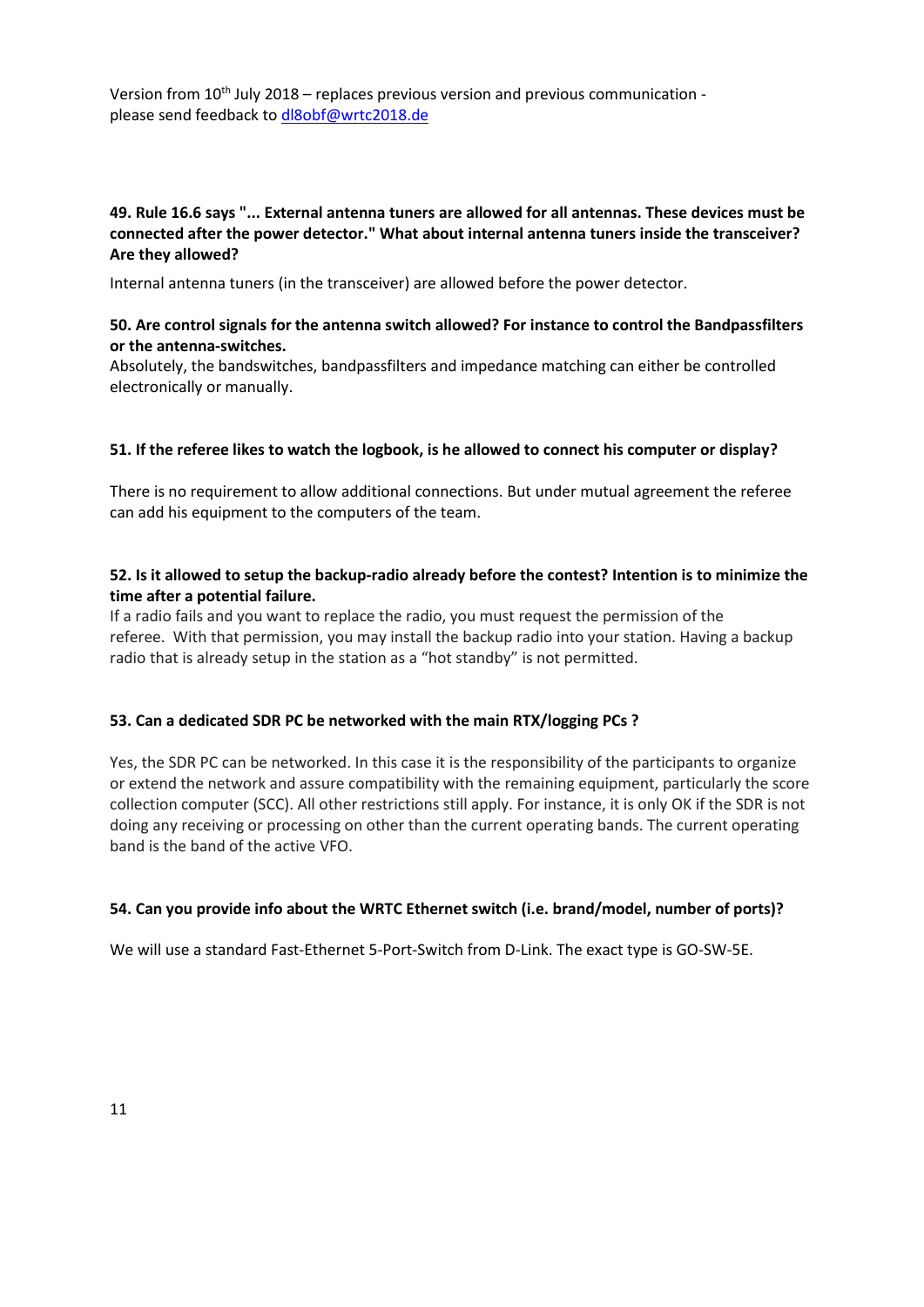## **55. Is it allowed to switch the dipole ends through relays (controlled by remote switch placed in the shack)?**

No, remote switching between CW/SSB is not allowed. No additional connections are allowed to any of the antennas. No modifications or extensions are allowed, neither for HF- nor for control purposes.

#### **56. Is it allowed to re-orientate the 80m antenna? What shall we do in case we have doubts about the correct setup of antennas ?**

No, a re-orientation is not allowed. Instructions for the antenna team will assure that all antennas are set up comparably.

In case participants want to complain about the correct setup of antennas, e.g. electrical faults, then they should escalate to the local site team/ referee.

## **57. Can I add additional mechanical devices to setup keyboards or monitors? An example would be a keyboard-stand or special mouse-pads.**

Yes, you can bring any mechanical setups to setup HMI-devices such as keyboards, mice or monitors. They must serve ergonomic purposes and must not add any functionality in addition to the permitted functions.

## **58. I would like to use a portable 12Volt battery to power a headphone distribution amplifier to provide audio for the referee and for recording the audio from our WRTC stations. This would be a rechargeable 12V battery used for audio only to eliminate the possibility of interference with the audio from a shared 12Volt power supply. Can I use a battery for this purpose?**

Yes, you can power the audio equipment from batteries. The batteries must not be shared with the radio´s power supply, as no power backup for the radio is allowed.

## **59. I understand that backup radios are not allowed in hot standby. How about backup computers? How do you distinguish between additional computers used for spectrum visualization (rule 16.2.5.5.) or used for backup purposes?**

Additional computers are allowed in hot standby, i.e. they can be up and running. We do not distinguish between computers solely used for backup purposes or additionally serving spectrum visualization tasks. In case of modifications to the Ethernet -network the competitors need to assure full functionality. Especially the network connection of the SCC (Score collection computer) needs to remain functional.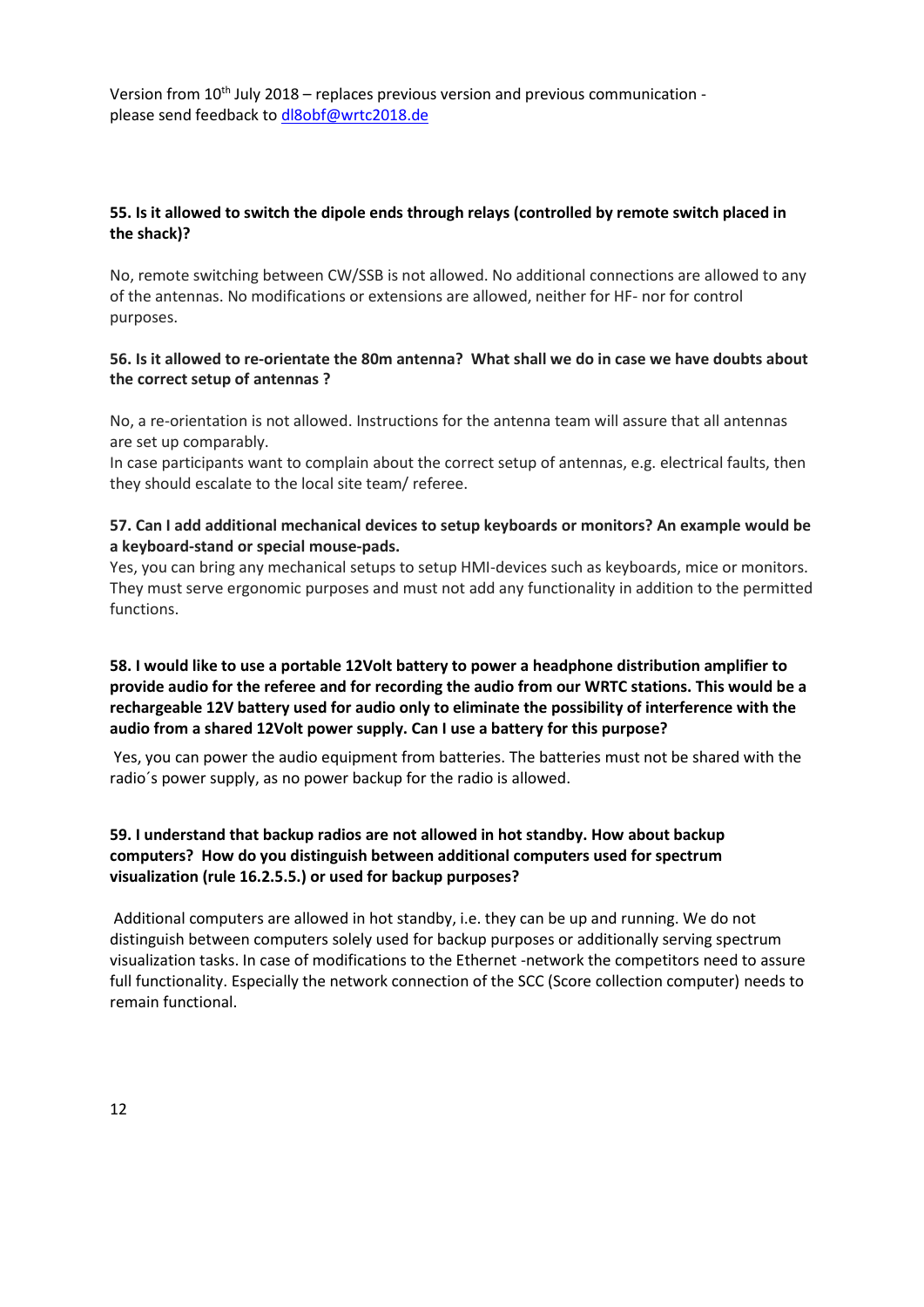## **60. Where can I find information more information about the antenna setup and SWR-curves of antennas?**

For 80m an inverted V-dipole will be used. The expected SWR-curve, derived from simulation, is here for SSB:



And this is the simulation for CW:



On 80m a pattern can be expected, which is basically omnidirectional:



On 40m a rotatable and loaded 40m dipole will be used, which is rotated together with the Spiderbeam-antenna. Additional information can be found here.

Paul, C., DF4SA: Spiderbeam Specification [www.spiderbeam.com/pdf\\_files/spider\\_specification\\_english.pdf](http://www.spiderbeam.com/pdf_files/spider_specification_english.pdf)

Paul, C., DF4SA: Spiderbeam Technical Data [www.spiderbeam.com/pdf\\_files/spider\\_specification\\_english.pdf](http://www.spiderbeam.com/pdf_files/spider_specification_english.pdf)

Westerman, R., DJ0IP, Add-On 40m Dipole Option [http://www.dj0ip.de/spiderbeam/the](http://www.dj0ip.de/spiderbeam/the-spiderbeam/add-on-40m-dipole)[spiderbeam/add-on-40m-dipole](http://www.dj0ip.de/spiderbeam/the-spiderbeam/add-on-40m-dipole)

13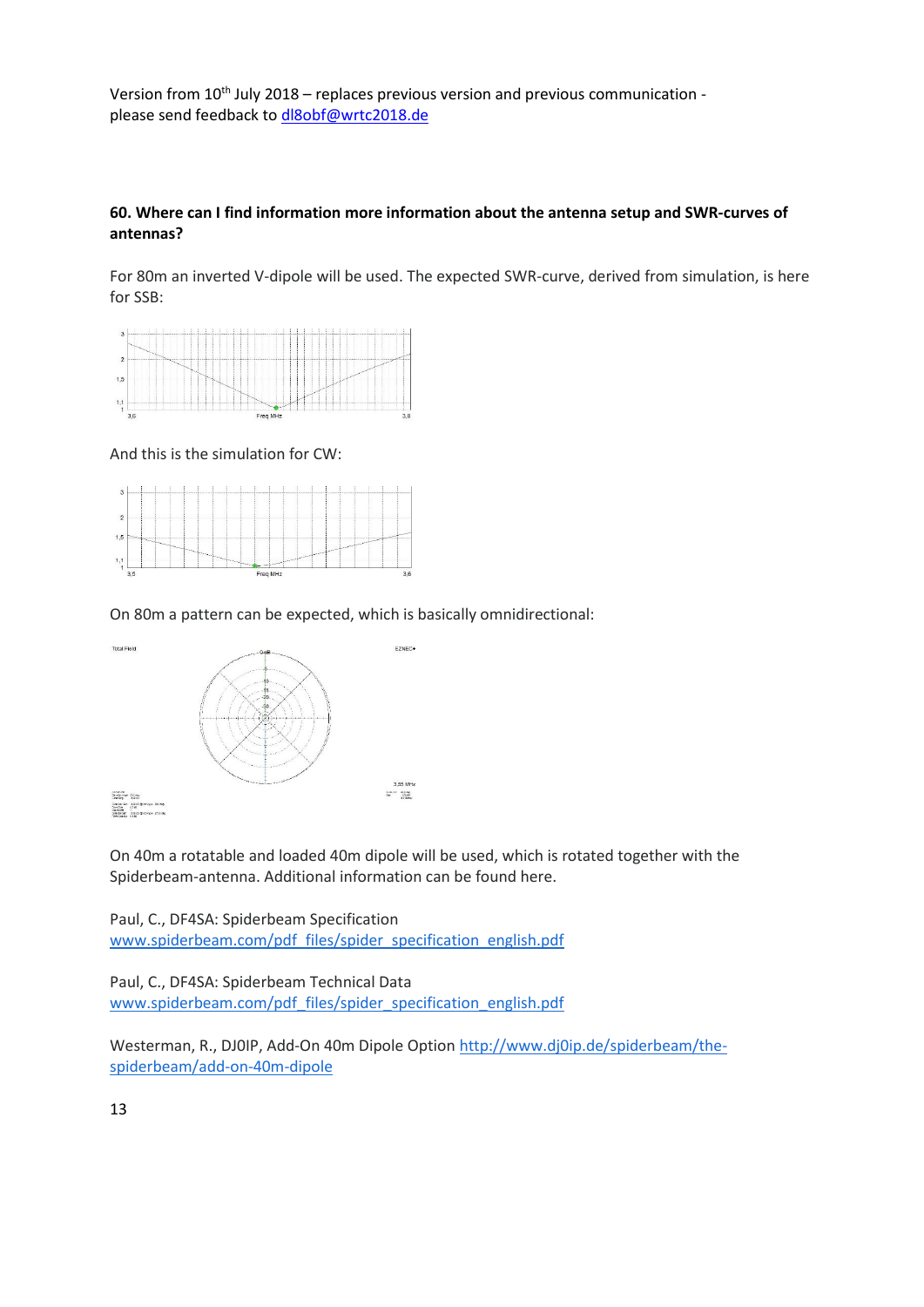#### **61. Is the Triplexer required or optional?**

The Triplexer is a recommended but optional part of the station layout. There is not requirement to use a triplexer.

# **Logging**

#### **62. What additional requirements exist for the Cabrillo-file and its logging?**

The Cabrillo should follow version 3.0 (2.0 is accepted as well). The frequency should be provided with an accuracy of 1 kHz, i.e. CAT-control is mandatory.

At the beginning of the Contest the time and date should be accurately set in UTC. The clocks of the computers should be sufficiently accurate for the 24 hours of the contest and – if in doubt – the better computer should be used as time-reference.

Participants should download the latest CTY-data before the contest in order to provide correct claimed scores for public viewing. This is valid for Radio A and Radio B.

#### **63. In terms of contest-Numbers: Should I log what is sent?**

IARU member society HQ stations always send signal report and official IARU member society abbreviations. All others send signal report and ITU zone.

Therefore you should do the right thing and not necessarily log the received exchange. For instance, if a DL-Station sends 001, 14 or 73, then good participants should know that DL-stations should send ITU-Zone 28. Accordingly this should be reflected in the log. It is good practice to inform the other station about the wrong exchange.

We expect that participants know the common IARU member societies and –zones and log the correct exchange, not necessarily the one received.

Please see also Q10 on the usage of SCP-files.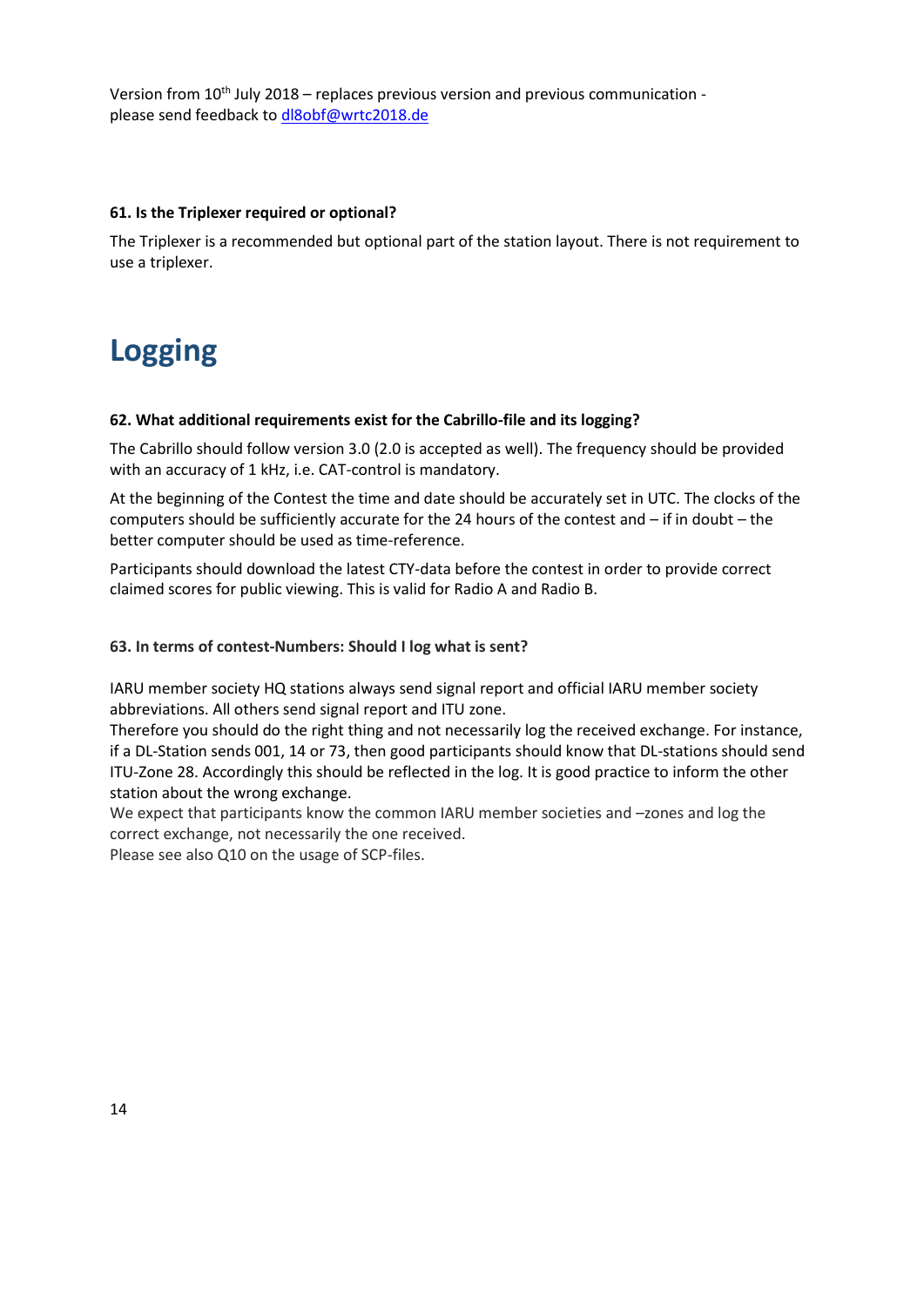#### **64. Is it allowed to log cut numbers?**

Please do not log cut numbers. We will have additional effort to detect these cut numbers and make the necessary correction, thus there is a risk of losing these QSO-points.

#### **65**. **What should I do if I am uncertain about a QSO-exchange or if an exchange is incomplete?**

Please make a note and specify the QSO in Cabrillo – after the contest – as X-QSO. There is no penalty for X-QSOs. Skipping QSOs is not good operating habit and shall be avoided.

## **Safety & Security**

## **66. What are the directions for severe weather, e.g. thunderstorms or hail? Will competitors receive central directions?**

Safety is first priority. Potential thunderstorms are usually a local weather condition at this time of year in Germany. Therefore it is the responsibility of the competitors to react responsibly, stop operation and/or seek shelter if weather conditions require (e.g. in vehicles out of metal or fixed buildings). Competitors cannot rely on central guidance by the judging committee, but can consult with referee and local site manager. Additionally the WRTC 2018 e.V. will operate a central Headquarter (HQ), which will observe actual and forecasted weather. The HQ might thus issue additional instructions, helping the safety and security of participants. WRTC HQ additionally has the right to stop operation for all, in case there is a severe weather condition.

WRTC 2018 e.V. cannot and will not assume any kind of responsibility for death, personal injury and damage to equipment. It is up to the discretion of each and every member of the team to decide on the level of risk they are willing to take.

#### **67. How can my family reach me if there is an emergency?**

We will have an emergency phone number at HQ during the contest. We can then relay messages to your site. The telephone number is: +49 152 51020879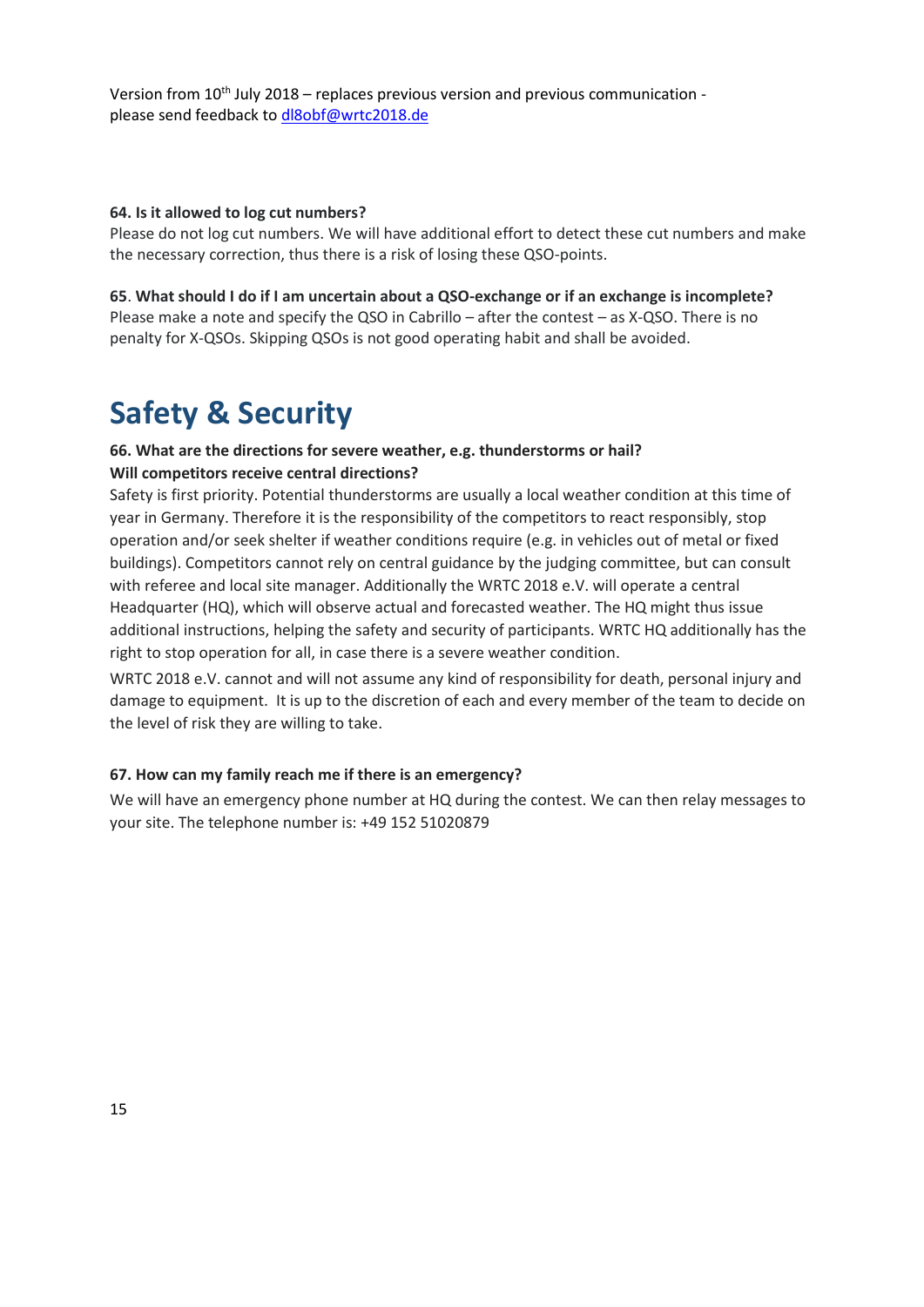# **Revision history**

| 20 Aug 2017  | Initial version                                                                                           | DL8OBF         |
|--------------|-----------------------------------------------------------------------------------------------------------|----------------|
| 19 Dec 2017  | Added Q2, and Q16                                                                                         | DL8OBF         |
|              | Provided a more elaborated answer on Q6                                                                   |                |
| 26 Dec 2017  | Added Q11 and provided<br>a more elaborated answer on Q11                                                 | DL8OBF         |
| 17 Mar 2018  | Corrected frequency in to 14350 Q4                                                                        | DL8OBF         |
|              | Added Q27 to Q30                                                                                          |                |
|              | Wording change Q17                                                                                        |                |
| 05 May 2018  | Added additional FAQs on power supply,<br>station setup and its modification as well as<br>logging.       | DL8OBF         |
|              | Added Q19 on the combination of band-scope<br>and bandmap incl. the possibility to show callsigns.        |                |
|              | Clustered questions in a new order.                                                                       |                |
|              | Moved the 2 <sup>nd</sup> bandscope-question to<br>Q17 (operation) and changed the answer                 |                |
| 08 May 2018  | Wording changes in Q12 and Q17                                                                            | K5ZD, DL8OBF   |
| 13 May 2018  | Added Q40 on hot standby and extended Q17                                                                 | K5ZD, DL8OBF   |
| 21 May 2018  | Added Q41 to 44 on SDR-PCs and antennas,<br>re-enumerated the logging-chapter,<br>corrected a typo in Q48 | DL8OBF         |
| 21 June 2018 | Added material on hot standby computers<br>and antenna setup                                              | DL6MHW, DL8OBF |